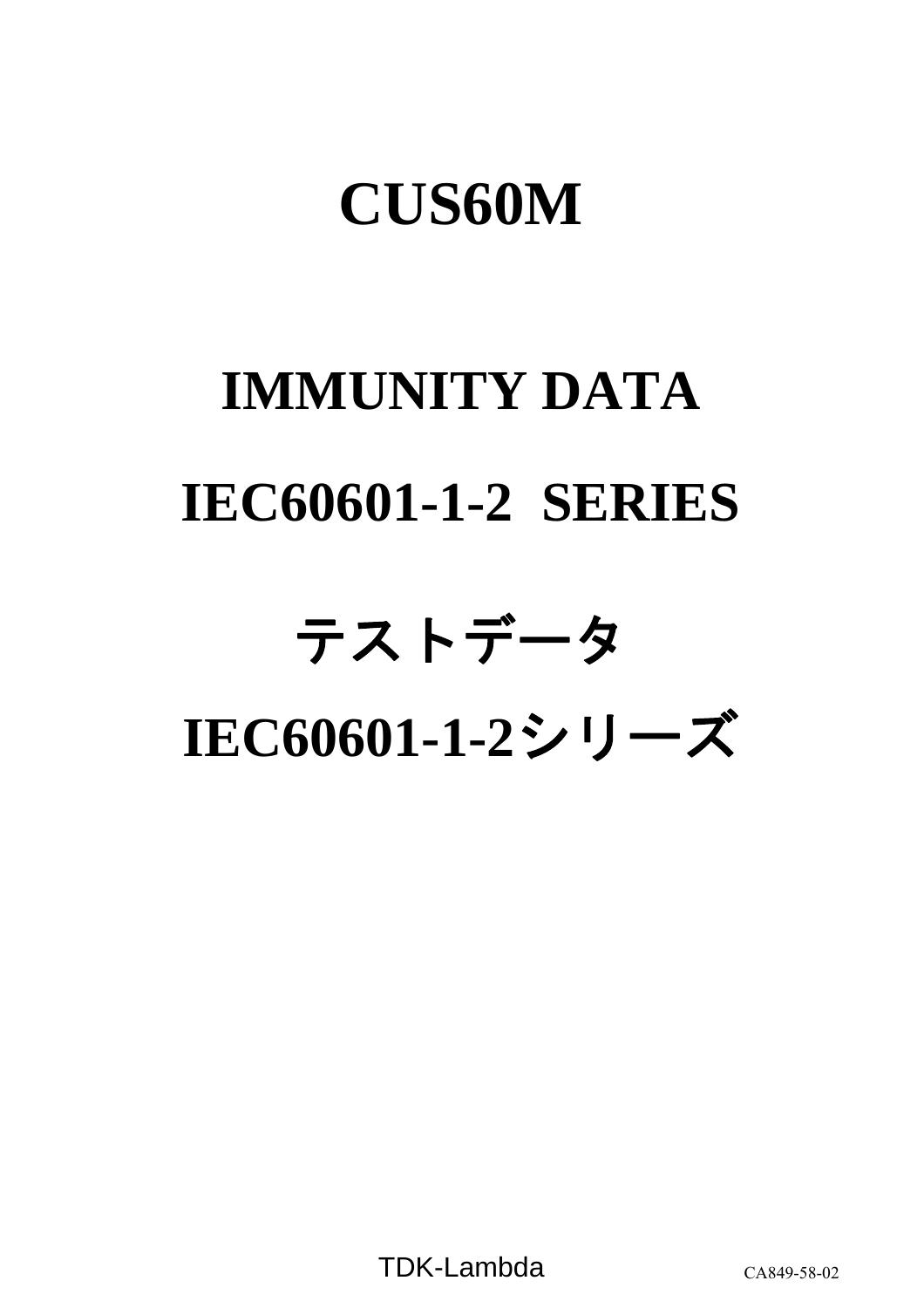#### CUS60M

#### **I N D E X**

|                                                                                                                                           | <b>PAGE</b> |
|-------------------------------------------------------------------------------------------------------------------------------------------|-------------|
| Summary of Immunity Test Result                                                                                                           |             |
| Electrostatic Discharge Immunity Test (IEC60601-1-2 Ed.4)                                                                                 |             |
| Radiated Radio-Frequency Electromagnetic Field Immunity Test (IEC60601-1-2 Ed.4)                                                          |             |
| 4. 電気的ファーストトランジェントバーストイミュニティ試験 ······························· R-4<br>Electrical Fast Transient / Burst Immunity Test (IEC60601-1-2 Ed.4) |             |
| Surge Immunity Test (IEC60601-1-2 Ed.4)                                                                                                   |             |
| Conducted Disturbances Induced by Radio-Frequency Field Immunity Test (IEC60601-1-2 Ed.4)                                                 |             |
| Power Frequency Magnetic Field Immunity Test (IEC60601-1-2 Ed.4)                                                                          |             |
| Voltage Dips, Voltage Interruptions Immunity Test (IEC60601-1-2 Ed.4)                                                                     |             |
| 使用記号 Terminology Used                                                                                                                     |             |
| FG …… フレームグラウンド Frame GND<br><del>▲</del> ・・・・・ 接地用端子      Earth ( <del>▲</del> terminal                                                  |             |

| FG     | .        | フレームグラウンド | Frame GND              |
|--------|----------|-----------|------------------------|
| $\div$ | .        | 接地用端子     | Earth $($ $=$ terminal |
| L      | $\cdots$ | ライブライン    | Live line              |
| N      | .        | ニュートラルライン | Neutral line           |
|        | .        | 接地        | Earth                  |
| $+V$   | $\cdots$ | +出力       | $+$ Output             |
| $-V$   | .        | - 出力      | - Output               |
|        |          |           |                        |

※ 当社標準測定条件における結果であり、参考値としてお考え願います。 Test results are reference data based on our standard measurement condition.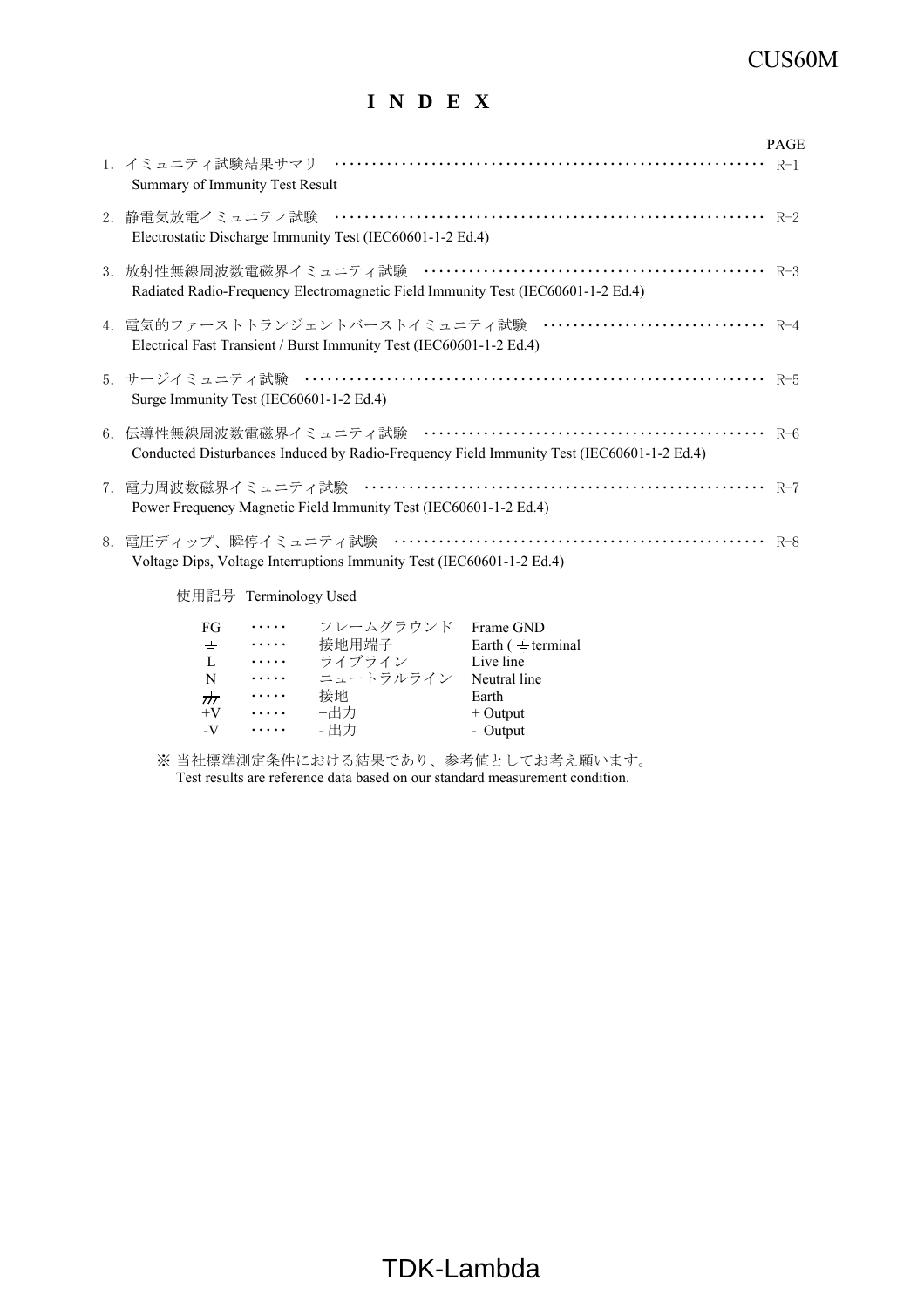#### CUS60M 1.イミュニティ試験結果サマリ **Summary of Immunity Test Result**

### **MODEL** : **CUS60M** (カタログオプション含む \*1)

**(Include option models \*1)**

| 項目<br>Item                                                                                      | 規格<br>Standard       | 試験レベル<br>Test level | 判定基準<br>Criteria                      | 結果<br>Result | Page  | 備考、条件<br>Notes & Conditions |  |
|-------------------------------------------------------------------------------------------------|----------------------|---------------------|---------------------------------------|--------------|-------|-----------------------------|--|
| 静電気放電代ュニテイ試験<br>Electrostatic Discharge Immunity Test                                           | IEC60601-1-2<br>Ed.4 | 1,2,3,4             | A                                     | <b>PASS</b>  | $R-2$ | <b>ENCLOSURE PORT</b>       |  |
| 放射性無線周波数電磁界イミュニティ試験<br>Radiated Radio-Frequency<br>Electromagnetic Field Immunity Test          | IEC60601-1-2<br>Ed.4 | 1,2,3               | A                                     | <b>PASS</b>  | $R-3$ | <b>ENCLOSURE PORT</b>       |  |
| 電気的ファーストトランジェントバーストイミュニティ試験<br>Electrical Fast Transient / Burst Immunity Test                  | IEC60601-1-2<br>Ed.4 | 1,2,3               | A                                     | <b>PASS</b>  | $R-4$ | Input a.c. power PORT       |  |
| サージイミュニティ試験<br><b>Surge Immunity Test</b>                                                       | IEC60601-1-2<br>Ed.4 | 1,2                 | A                                     | <b>PASS</b>  | $R-5$ | Input a.c. power PORT       |  |
| 伝導性無線周波数電磁界イミュニティ試験<br>Conducted Disturbances Induced<br>by Radio-Frequency Field Immunity Test | IEC60601-1-2<br>Ed.4 | 1,2                 | A                                     | <b>PASS</b>  | $R-6$ | Input a.c. power PORT       |  |
| 電力周波数磁界代ュニティ試験<br>Power Frequency Magnetic Field Immunity Test                                  | IEC60601-1-2<br>Ed.4 | 1,2,3,4             | A                                     | <b>PASS</b>  | $R-7$ | <b>ENCLOSURE PORT</b>       |  |
| 電圧ディップ イミュティ試験                                                                                  |                      |                     | A (200VAC~240VAC)                     | <b>PASS</b>  |       |                             |  |
| <b>Voltage Dips Immunity Test</b>                                                               | IEC60601-1-2         | Class 2             | A (Io $\leq 70\%$ )                   | <b>PASS</b>  | $R-8$ | Input a.c. power PORT       |  |
|                                                                                                 | Ed.4                 |                     | B (100VAC~120VAC<br>and Io $> 70\%$ ) | <b>PASS</b>  |       |                             |  |
| 電圧瞬停イミュニティ試験<br>Voltage Interruptions Immunity Test                                             | IEC60601-1-2<br>Ed.4 | Class 2             | B                                     | <b>PASS</b>  | $R-9$ | Input a.c. power PORT       |  |

試験条件の詳細は、各テストページを参照してください。 Detail of test condition refer to each test page.

#### 判定基準A Criteria A

- 1. 試験中、5%を超える出力電圧の変動のない事
- The regulation of output voltage must not exceed 5% of initial value during test. 2. 試験後の出力電圧は初期値から変動していない事
- The output voltage must be within the regulation of specification after the test. 3. 発煙・発火のない事
	- Smoke and fire are not allowed.

#### 判定基準B Criteria B

- 1. 入力再投入を必要とする一時的な機能低下のない事
- Must not have temporary function degradation that requires input restart. 2. 試験後の出力電圧は初期値から変動していない事
- The output voltage must be within the regulation of specification after the test.<br>3. 発煙・発火のない事
- Smoke and fire are not allowed.

\*1 カタログオプション Option models<br>/A , /U , /ADJ , /M , /CO , /SF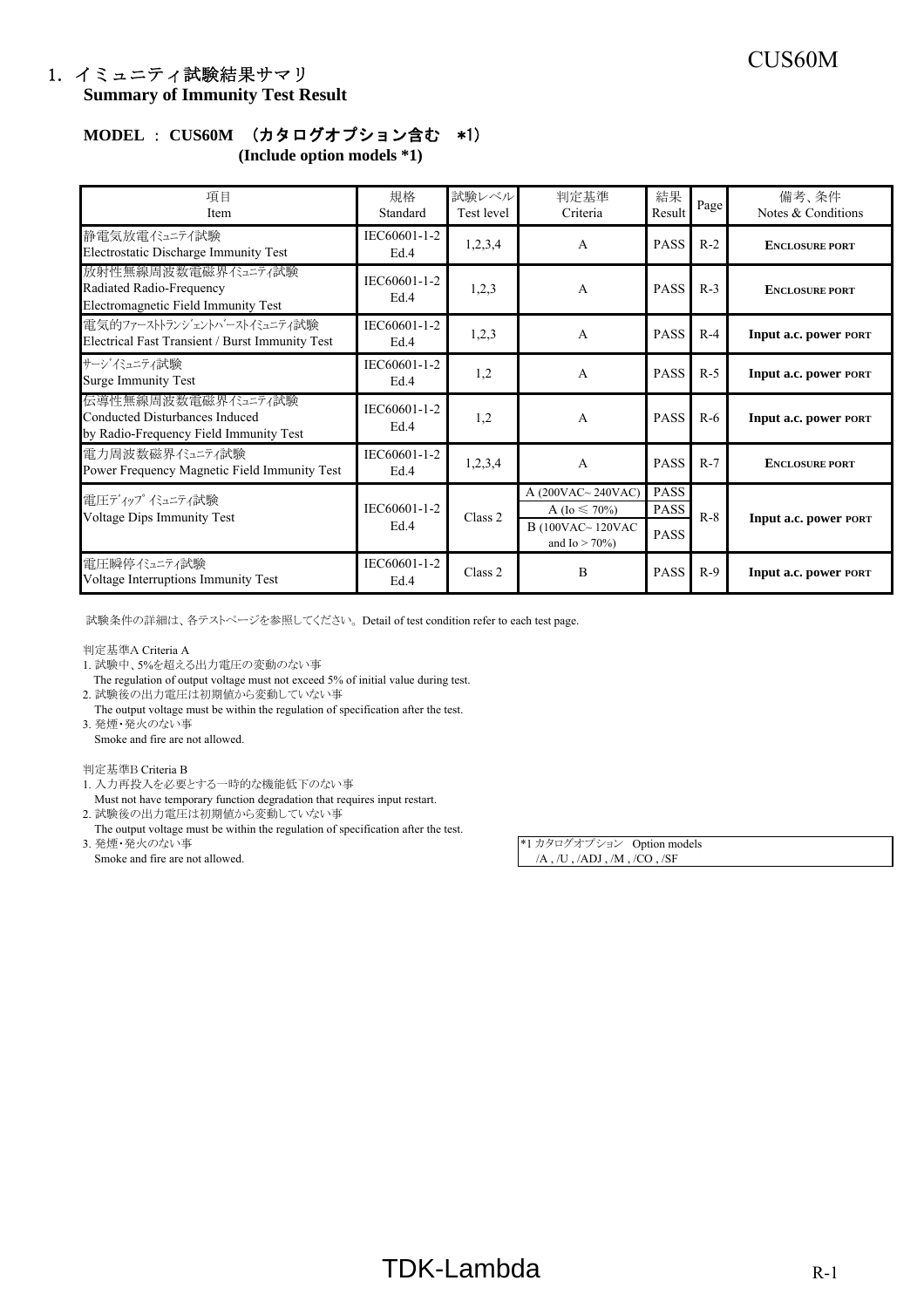#### 2.静電気放電イミュニティ試験 **Electrostatic Discharge Immunity Test (IEC60601-1-2 Ed.4)**

#### **MODEL** : **CUS60M**

| 使用計測器 Equipment Used<br>静電気試験機                                                                                        |                                                                                        |                                                                           |                                                |
|-----------------------------------------------------------------------------------------------------------------------|----------------------------------------------------------------------------------------|---------------------------------------------------------------------------|------------------------------------------------|
| 放電抵抗<br>:330 $\Omega$                                                                                                 |                                                                                        |                                                                           |                                                |
| Discharge Resistance                                                                                                  |                                                                                        |                                                                           |                                                |
| 試験条件 Test Conditions<br>・入力電圧<br>Input Voltage<br>・出力電流<br><b>Output Current</b><br>・試験回数<br>Number of Tests<br>·周囲温度 | $:100, 240$ VAC<br>$:0\%$ , Full load<br>$:10 \square$<br>10 times<br>:25 $\mathrm{C}$ | ・出力電圧<br>Output Voltage<br>・極性<br>Polarity<br>・放電間隔<br>Discharge Interval | :定格<br>Rated<br>$;+, -$<br>:>1秒<br>$>1$ second |
|                                                                                                                       | <b>Ambient Temperature</b>                                                             | Electro Static Discharge Simulator                                        | :NSG435 (SCHAFFNER)<br>静電容量:150pF<br>Capacity  |

#### **(3)** 試験方法及び印加箇所 **Test Method and Device Test Point (IEC61000-4-2, ENCLOSURE PORT)** 接触放電 : +、供試体ネジ部

| Contact Discharge<br>気中放電<br>Air Discharge | $\pm$ , Screw<br>: +、供試体ネジ部<br>$\pm$ , Screw                                                                                 |  |
|--------------------------------------------|------------------------------------------------------------------------------------------------------------------------------|--|
| 放電ガン<br>Discharge gun                      | 静電気試験機<br>アナログ電圧計<br>リターンケーブル<br>Analog voltage meter<br><b>Return cable</b><br>Electro static<br>discharge simulator        |  |
| 絶縁板<br><b>Insulation plate</b>             | Output<br>アルミプレート<br>供試体<br>負荷<br>Aluminum plate<br>D.U.T<br>Load<br>÷<br>EG.                                                |  |
| AC input                                   | 抵抗<br><b>Resistor</b><br>木製台<br>0.8 <sub>m</sub><br>$470k\Omega$<br>Wood made table<br>抵抗<br><b>Resistor</b><br>$470k\Omega$ |  |
|                                            | グランドプレーン<br><b>GND</b> plane                                                                                                 |  |

#### **(4)** 判定条件 **Acceptable Conditions**

1. 試験中、5%を超える出力電圧の変動のない事

The regulation of output voltage must not exceed 5% of initial value during test.

2. 試験後の出力電圧は初期値から変動していない事

 The output voltage must be within the regulation of specification after the test. 3. 発煙・発火のない事

Smoke and fire are not allowed.

#### **(5)** 試験結果 **Test Result**

| .                                   |             |                     |
|-------------------------------------|-------------|---------------------|
| Contact Discharge (kV)<br>(Level 4) | CUS60M- $*$ | Air Discha<br>(Leve |
|                                     | <b>PASS</b> |                     |
|                                     | <b>PASS</b> |                     |
|                                     | <b>PASS</b> |                     |
|                                     | <b>PASS</b> |                     |

| CUS60M-*    | Air Discharge(kV)<br>(Level 4) | CUS60M- $*$ |
|-------------|--------------------------------|-------------|
| <b>PASS</b> |                                | <b>PASS</b> |
| <b>PASS</b> |                                | <b>PASS</b> |
| <b>PASS</b> |                                | <b>PASS</b> |
| <b>PASS</b> |                                | <b>PASS</b> |

#### $TDK-Lambda$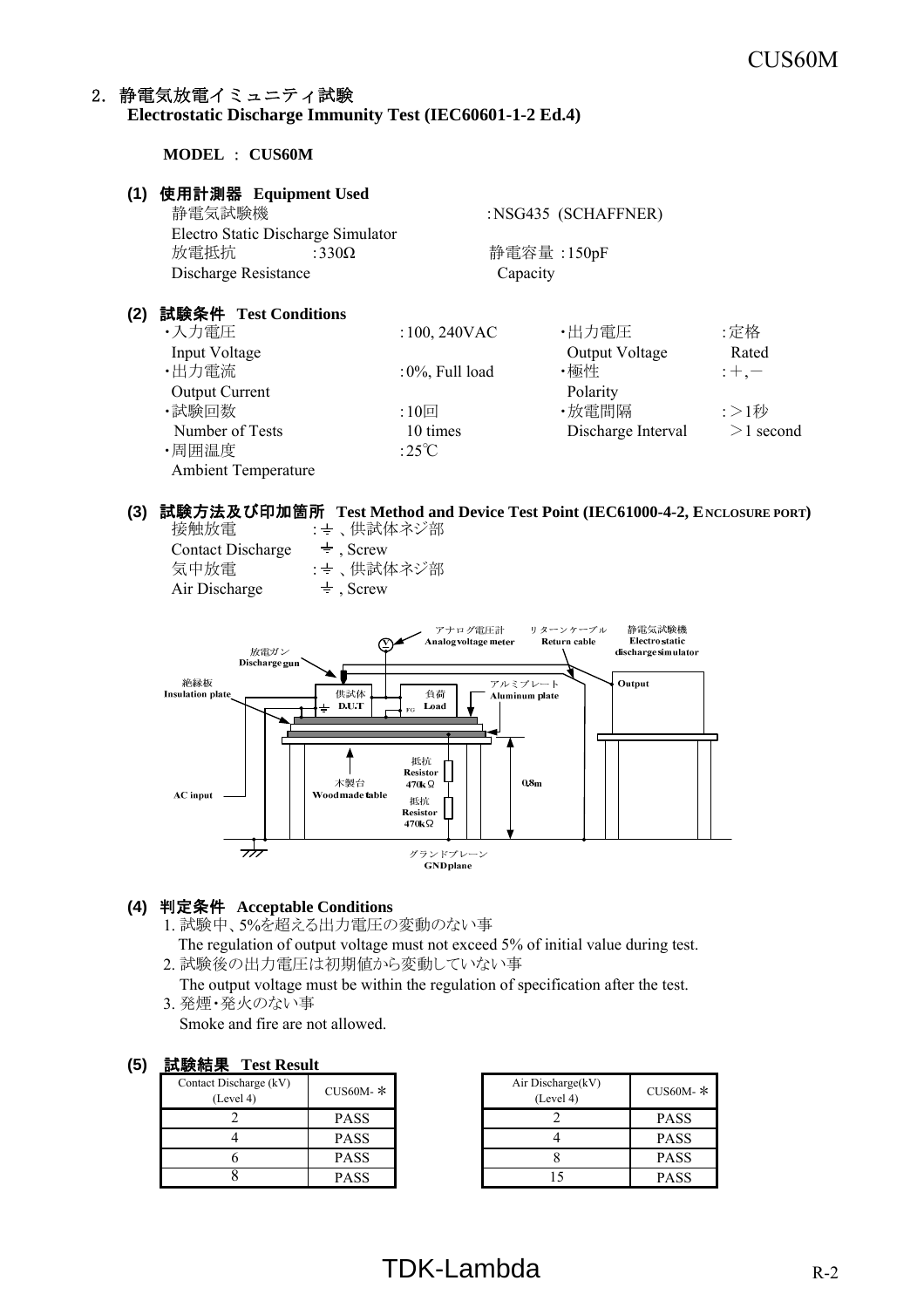#### 3.放射性無線周波数電磁界イミュニティ試験 **Radiated Radio-Frequency Electromagnetic Field Immunity Test (IEC60601-1-2 Ed.4)**

**MODEL** : **CUS60M**

#### **(1)** 使用計測器 **Equipment Used**

| シグナルジェネレータ Signal generator       | : $MG3692B$ (Anritsu)      |
|-----------------------------------|----------------------------|
| パワーアンプシステム Power amplifier system | : AP32 SW210 (PRANA)       |
|                                   | : AP32 MT255 (PRANA)       |
| 電界センサ Electric field sensor       | : $HI-6105$ (ETS-Lindgren) |
| バイログアンテナ Bilog antenna            | : AT4510 $(AR)$            |
|                                   | : VULP9118E(SCHWARZBECK)   |

#### **(2)** 試験条件 **Test Conditions**

| ・入力電圧                      | $:100, 240$ VAC                             | ・出力電圧                   | :定格               |
|----------------------------|---------------------------------------------|-------------------------|-------------------|
| Input Voltage              |                                             | <b>Output Voltage</b>   | Rated             |
| ・出力電流                      | $:0\%$ , Full load                          | ・距離(AM)                 | :3.0 <sub>m</sub> |
| <b>Output Current</b>      |                                             | Distance                |                   |
| ・偏波                        | :水平、垂直                                      | ・距離(FM,PM)              | : 0.3m            |
| Wave Angle                 | Horizontal and Vertical                     | Distance                |                   |
| ・試験方向                      | :上下、左右、前後                                   | ・周囲温度                   | :25°C             |
| Test Angle                 | Top/Bottom, Both Sides, Front/Back          | Ambient Temperature     |                   |
| ・振幅変調(AM)                  | :80%, 1kHz, 1.0%ステップ、0.5秒保持                 | ·パルス変調(PM):18Hz, 217Hz, |                   |
| Amplitude Modulated        | 80%, 1kHz, 1.0% step up, 0.5 seconds hold   |                         | 0.5秒保持            |
| ・周波数変調(FM)                 | :5kHz偏差、1kHz正弦、0.5秒保持                       | Pulse Modulated         | 18Hz, 217Hz,      |
| <b>Frequency Modulated</b> | 5kHz deviation, 1kHz sine, 0.5 seconds hold |                         | 0.5 seconds hold  |

#### **(3)** 試験方法 **Test Method (IEC61000-4-3, ENCLOSURE PORT)**



#### **(4)** 判定条件 **Acceptable Conditions**

- 1. 試験中、5%を超える出力電圧の変動のない事
- The regulation of output voltage must not exceed 5% of initial value during test. 2. 試験後の出力電圧は初期値から変動していない事
- The output voltage must be within the regulation of specification after the test. 3. 発煙・発火のない事

Smoke and fire are not allowed.

| <b>ANXHA</b> | LIL INLIHIL                                 |                               |             |
|--------------|---------------------------------------------|-------------------------------|-------------|
| Modulation   | Radiation Field Strength (V/m)<br>(Level 3) | Electromagnetic Frequency     | CUS60M- $*$ |
| AM           | 10                                          | 80MHz $\sim$ 2.7GHz           | <b>PASS</b> |
| <b>PM</b>    | 27                                          | 385MHz                        | <b>PASS</b> |
| (18Hz)       | 28                                          | 810,870,930MHz                | <b>PASS</b> |
| <b>PM</b>    |                                             | 710,745,780,5240,5500,5785MHz | <b>PASS</b> |
| (217Hz)      | 28                                          | 1720,1845,1970,2450MHz        | <b>PASS</b> |
| FM           | 28                                          | 450MHz                        | <b>PASS</b> |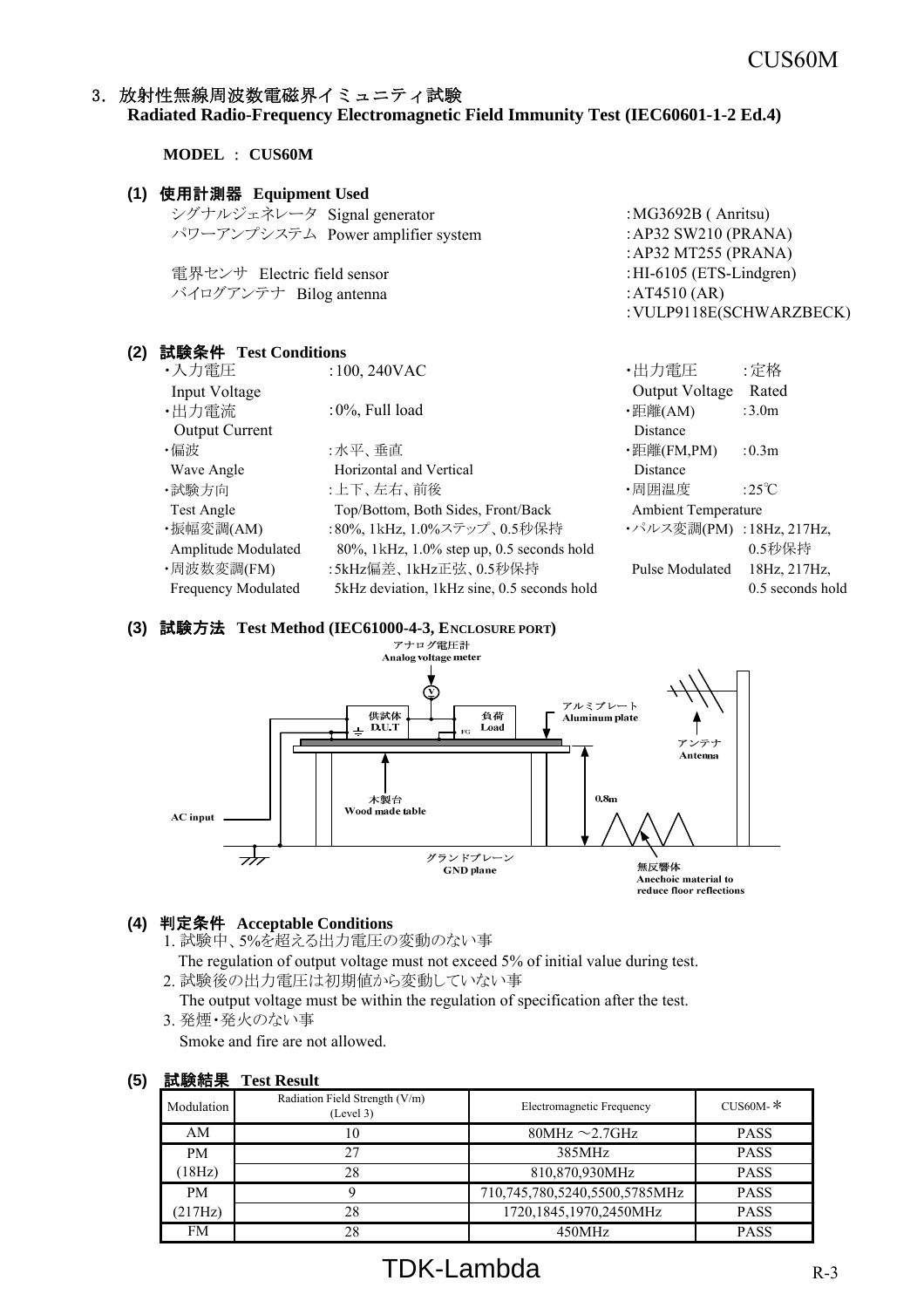#### 4. 電気的ファーストトランジェントバーストイミュニティ試験 **Electrical Fast Transient / Burst Immunity Test (IEC60601-1-2 Ed.4)**

**MODEL** : **CUS60M**

#### **(1)** 使用計測器 **Equipment Used**

EFT/B発生器 : FNS-100L (NOISEKEN) EFT/B Generator

#### **(2)** 試験条件 **Test Conditions**

| ・入力電圧                 | $:100, 240$ VAC | ・出力電圧                      | :定格                |
|-----------------------|-----------------|----------------------------|--------------------|
| Input Voltage         |                 | Output Voltage             | Rated              |
| ・出力電流                 | :0%, Full load  | ・試験時間                      | :1分間               |
| <b>Output Current</b> |                 | <b>Test Time</b>           | 1 minute           |
| ・極性                   | $;+, -$         | ·周囲温度                      | :25°C              |
| Polarity              |                 | <b>Ambient Temperature</b> |                    |
| ・試験回数                 | $:1\Box$        | ・パルス周波数                    | :100kHz            |
| Number of Tests       | 1 time          | Pulse Frequency            |                    |
| ・バースト期間               | $:15$ msec      | ・パルス個数                     | :75 <sub>pcs</sub> |
| <b>Burst Time</b>     |                 | Number of Pulse            |                    |
| ・バースト周期               | $:300$ msec     |                            |                    |
| <b>Burst Cycle</b>    |                 |                            |                    |

#### **(3)** 試験方法及び印加箇所 **Test Method and Device Test Point (IEC61000-4-4, Input a.c. power PORT)**



#### **(4)** 判定条件 **Acceptable Conditions**

- 1. 試験中、5%を超える出力電圧の変動のない事
	- The regulation of output voltage must not exceed 5% of initial value during test.
- 2. 試験後の出力電圧は初期値から変動していない事
- The output voltage must be within the regulation of specification after the test. 3. 発煙・発火のない事
	- Smoke and fire are not allowed.

| Test Voltage (kV)<br>(Level 3) | $CUS60M-*$  |
|--------------------------------|-------------|
|                                | PASS        |
|                                | <b>PASS</b> |
|                                | <b>PASS</b> |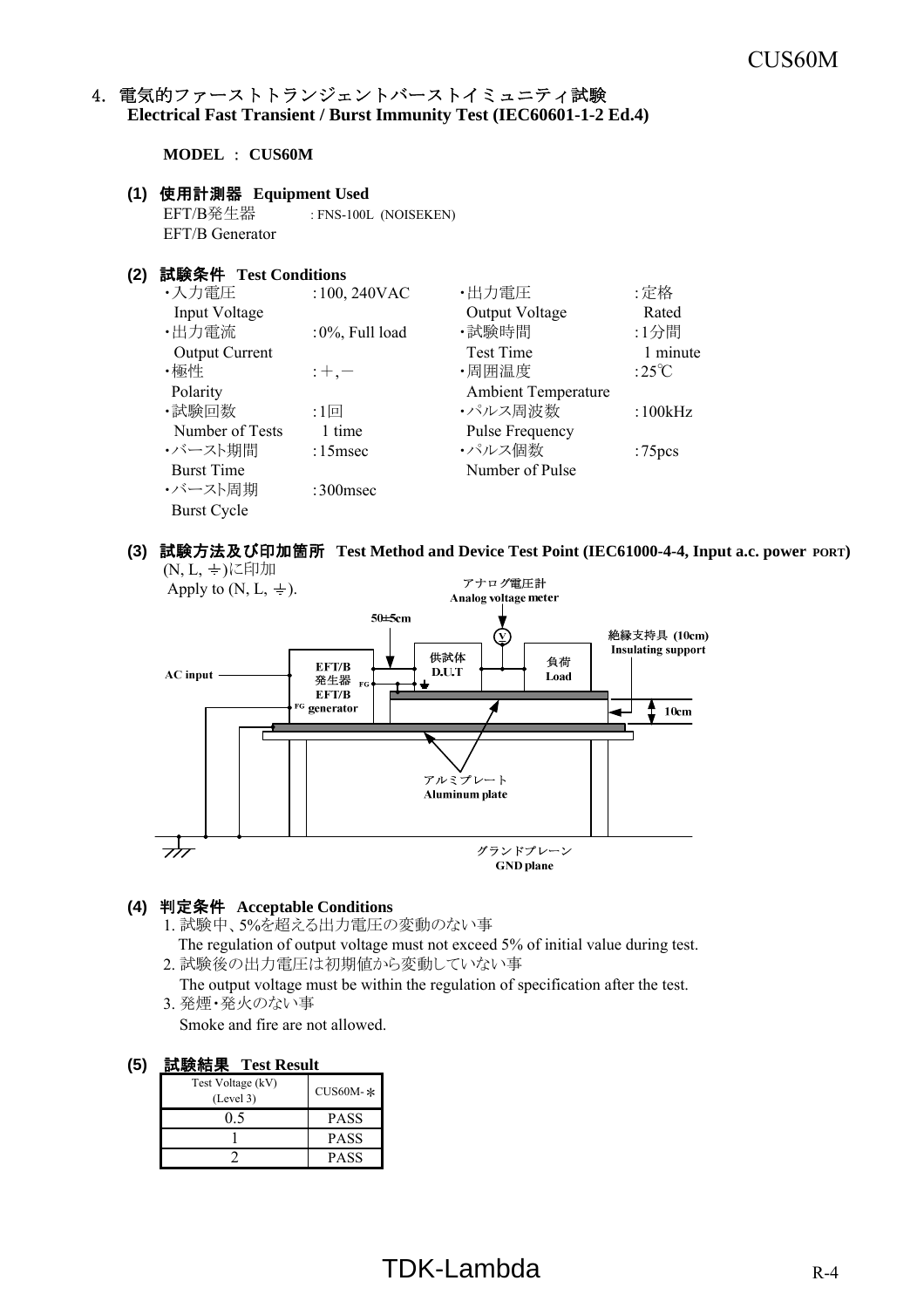#### 5.サージイミュニティ試験 **Surge Immunity Test (IEC60601-1-2 Ed.4)**

**MODEL** : **CUS60M**

| (1) | 使用計測器 Equipment Used   |                    |            |                            |                      |        |           |
|-----|------------------------|--------------------|------------|----------------------------|----------------------|--------|-----------|
|     | サージ発生器                 | : $LSS-F03$        | (NOISEKEN) |                            |                      |        |           |
|     | <b>Surge Generator</b> |                    |            |                            |                      |        |           |
|     | 結合インピーダンス :コモン         |                    | $12\Omega$ | 結合コンデンサ                    |                      | :コモン   | $9 \mu F$ |
|     | Coupling Impedance     | Common             |            |                            | Coupling Capacitance | Common |           |
|     |                        | ノーマル               | $2\Omega$  |                            |                      | ノーマル   | $18\mu F$ |
|     |                        | Normal             |            |                            |                      | Normal |           |
|     |                        |                    |            |                            |                      |        |           |
| (2) | 試験条件 Test Conditions   |                    |            |                            |                      |        |           |
|     | ・入力電圧                  | $:100,240$ VAC     |            | ・出力電圧                      | :定格                  |        |           |
|     | Input Voltage          |                    |            | Output Voltage             | Rated                |        |           |
|     | ・出力電流                  | $:0\%$ , Full load |            | ・試験回数                      | $:5\Box$             |        |           |
|     | <b>Output Current</b>  |                    |            | Number of Tests            | 5 times              |        |           |
|     | ・極性                    | $: +, -$           |            | ・モード                       | :コモン、ノーマル            |        |           |
|     | Polarity               |                    |            | Mode                       | Common and Normal    |        |           |
|     | ・位相                    | $:0,90$ deg        |            | ・周囲温度                      | :25°C                |        |           |
|     | Phase                  |                    |            | <b>Ambient Temperature</b> |                      |        |           |
|     |                        |                    |            |                            |                      |        |           |

**(3)** 試験方法及び印加箇所 **Test Method and Device Test Point (IEC61000-4-5, Input a.c. power PORT)** コモンモード (N- +, L- +) 及びノーマルモード (N-L) に印加

Apply to Common mode ( $N-\frac{+}{2}$ , L $-\frac{+}{2}$ ) and Normal mode (N-L). アナログ電圧計 Analog voltage meter ⊙ サージ発生器 アルミプレート 供試体 負荷 Aluminum plate Surge generator  $D.U.T$ Load  $_{\rm FG}$ ДL,  $_{\rm FG}$ FG п 0.<br>Sm 木製台 Wood made table AC input  $\overline{\overline{z}}$ グランドプレーン **GND** plane

#### **(4)** 判定条件 **Acceptable Conditions**

- 1. 試験中、5%を超える出力電圧の変動のない事
- The regulation of output voltage must not exceed 5% of initial value during test.
- 2. 試験後の出力電圧は初期値から変動していない事

The output voltage must be within the regulation of specification after the test.

3. 発煙・発火のない事

Smoke and fire are not allowed.

#### **(5)** 試験結果 **Test Result**

| $F = 1.5$<br>----------- |             |                   |    |  |
|--------------------------|-------------|-------------------|----|--|
| Common(Level 3)          |             | Normal(Level 2)   |    |  |
| Test Voltage (kV)        | $CUS60M-*$  | Test Voltage (kV) | Cl |  |
|                          | <b>PASS</b> |                   |    |  |
|                          | <b>PASS</b> |                   |    |  |
|                          | <b>PASS</b> |                   |    |  |

|             |                   | Normal(Level 2) |  |  |
|-------------|-------------------|-----------------|--|--|
| CUS60M-∗    | Test Voltage (kV) | $CUS60M-$ *     |  |  |
| <b>PASS</b> |                   | <b>PASS</b>     |  |  |
| <b>PASS</b> |                   | <b>PASS</b>     |  |  |

#### $TDK-Lambda$  R-5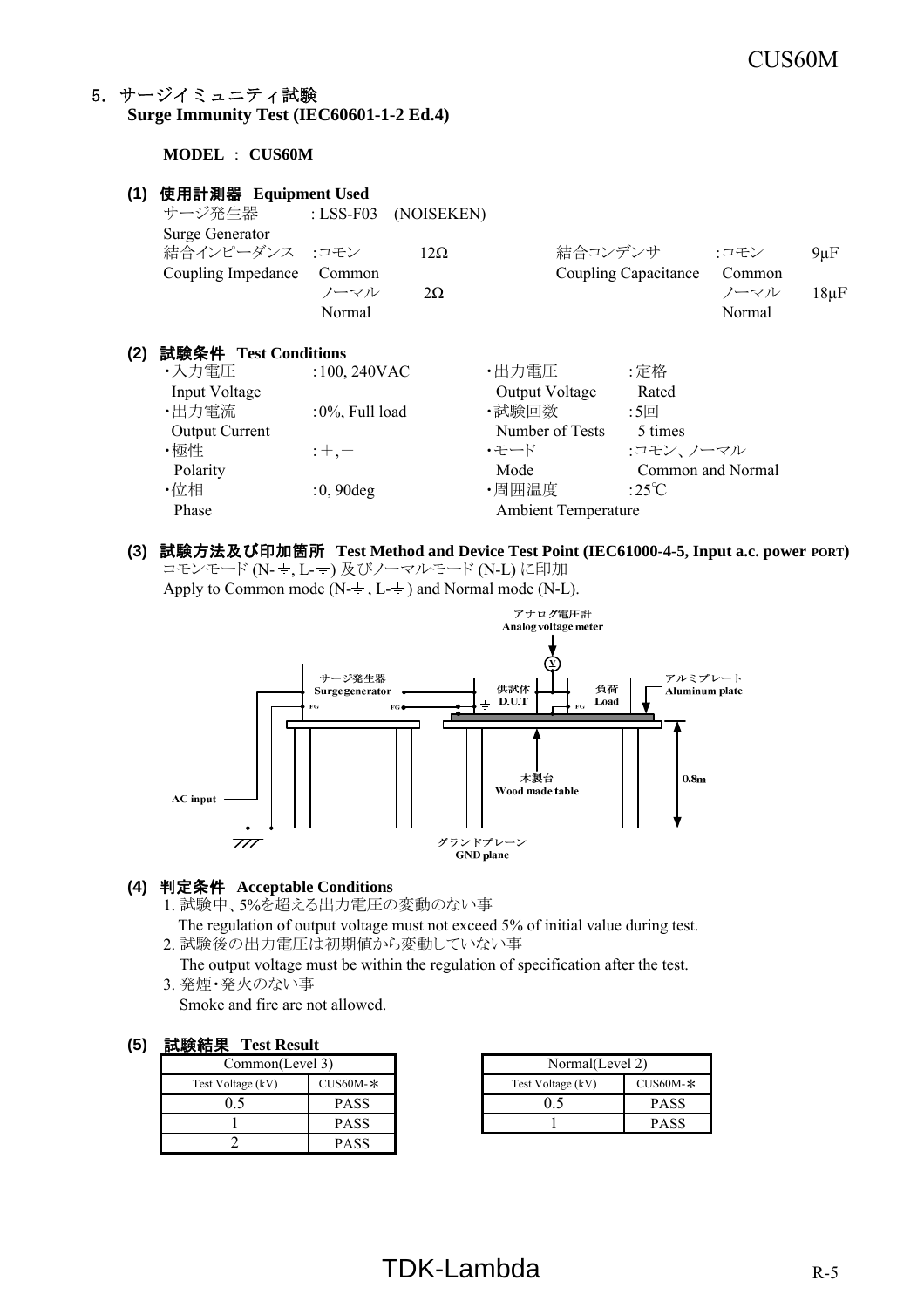#### 6. 伝導性無線周波数電磁界イミュニティ試験 **Conducted Disturbances Induced by Radio-Frequency Field Immunity Test (IEC60601-1-2 Ed.4)**

**MODEL** : **CUS60M (1)** 使用計測器 **Equipment Used** RF エミュレータ Compact RF Simulator : NSG 4070-30 (TESEQ) 結合/減結合ネットワーク Coupling-Decoupling Network : CDN L-801 M2/M3 (Liithi) **(2)** 試験条件 **Test Conditions** ・入力電圧 ・出力電圧 :定格 :100, 240VAC Input Voltage Output Voltage Rated ・出力電流 :Full load ・電磁界周波数 :150kHz~80MHz Output Current **Electromagnetic Frequency** ・周囲温度 :25℃ Ambient Temperature ・スイープ・コンディション :1.0%ステップ、0.5秒保持 Sweep Condition 1.0% step up, 0.5 seconds hold

#### **(3)** 試験方法及び印加箇所 **Test Method and Device Test Point (IEC61000-4-6, Input a.c. power PORT)** (N, L, +)に印加





#### **(4)** 判定条件 **Acceptable Conditions**

- 1. 試験中、5%を超える出力電圧の変動のない事 The regulation of output voltage must not exceed 5% of initial value during test.
- 2. 試験後の出力電圧は初期値から変動していない事 The output voltage must be within the regulation of specification after the test.
- 3. 発煙・発火のない事 Smoke and fire are not allowed.

| Voltage Level (V)<br>(Level 2) | $CUS60M-*$  |
|--------------------------------|-------------|
|                                | <b>PASS</b> |
|                                | PASS        |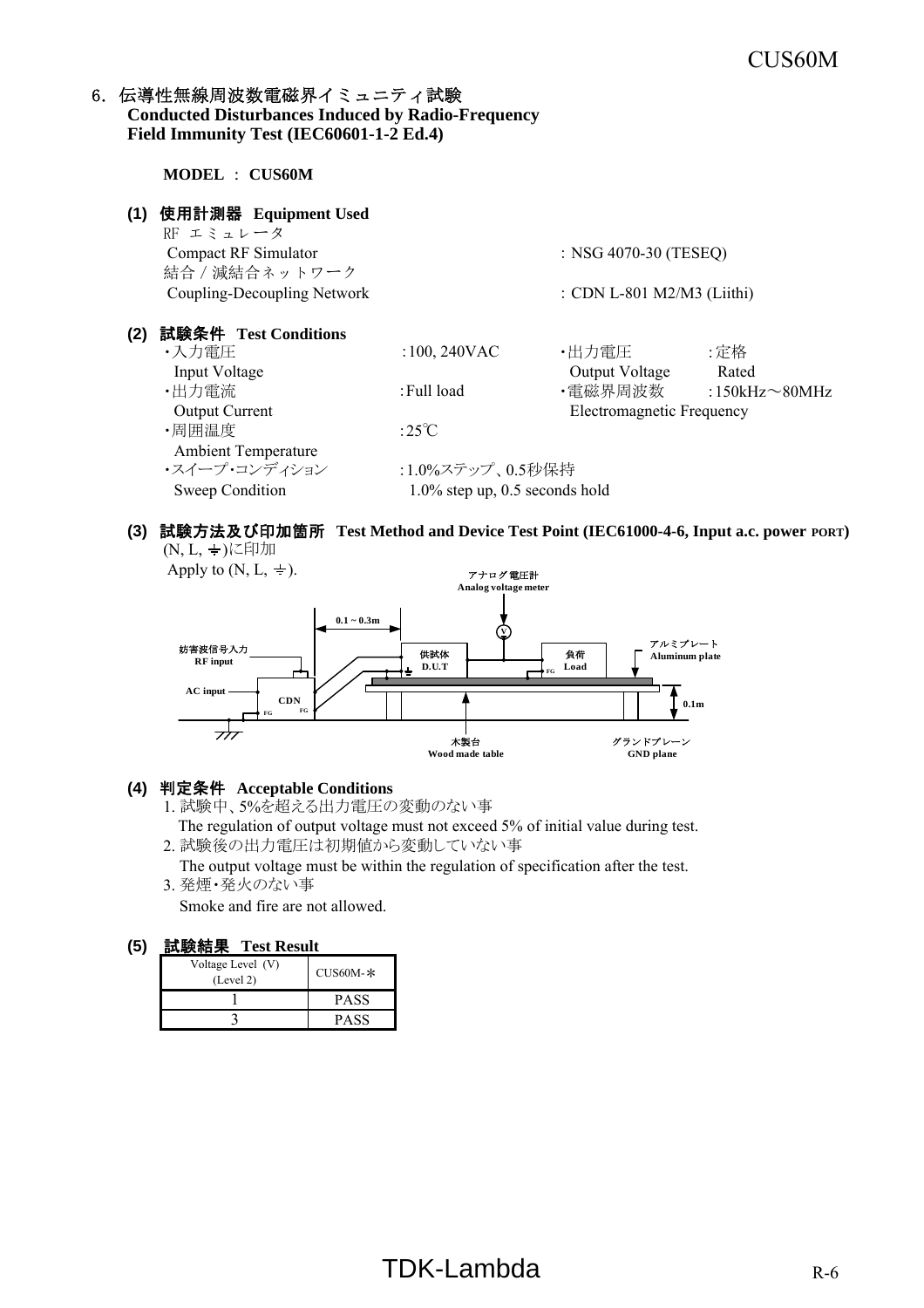#### 7.電力周波数磁界イミュニティ試験 **Power Frequency Magnetic Field Immunity Test (IEC60601-1-2 Ed.4)**

**MODEL** : **CUS60M**

#### **(1)** 使用計測器 **Equipment Used**

ACパワーソース : NSG 1007(SCHAFFNER) AC Power Source ヘルムホルツコイル : R-1000-4-8/9-L-1M (TESEQ) Helmholts Coil

#### **(2)** 試験条件 **Test Conditions**

| ・入力電圧                      | $:100,240$ VAC                        | ・出力電圧                     | :定格      |
|----------------------------|---------------------------------------|---------------------------|----------|
| <b>Input Voltage</b>       |                                       | Output Voltage            | Rated    |
| ・出力電流                      | : Full load                           | ·印加磁界周波数                  | : $50Hz$ |
| <b>Output Current</b>      |                                       | <b>Magnetic Frequency</b> |          |
| ・周囲温度                      | :25 $\degree$ C                       | ·印加方向                     | :X, Y, Z |
| <b>Ambient Temperature</b> |                                       | Direction                 |          |
| ・試験時間                      | :10秒以上(各方向)                           |                           |          |
| Test Time                  | More than 10 seconds (each direction) |                           |          |

#### **(3)** 試験方法 **Test Method (IEC61000-4-8, ENCLOSURE PORT)**



#### **(4)** 判定条件 **Acceptable Conditions**

- 1. 試験中、5%を超える出力電圧の変動のない事 The regulation of output voltage must not exceed 5% of initial value during test.
- 2. 試験後の出力電圧は初期値から変動していない事
- The output voltage must be within the regulation of specification after the test. 3. 発煙・発火のない事

Smoke and fire are not allowed.

| Magnetic Field Strength (A/m)<br>(Level 4) | $CUS60M-*$  |
|--------------------------------------------|-------------|
|                                            | <b>PASS</b> |
|                                            | <b>PASS</b> |
|                                            | <b>PASS</b> |
|                                            | <b>PASS</b> |